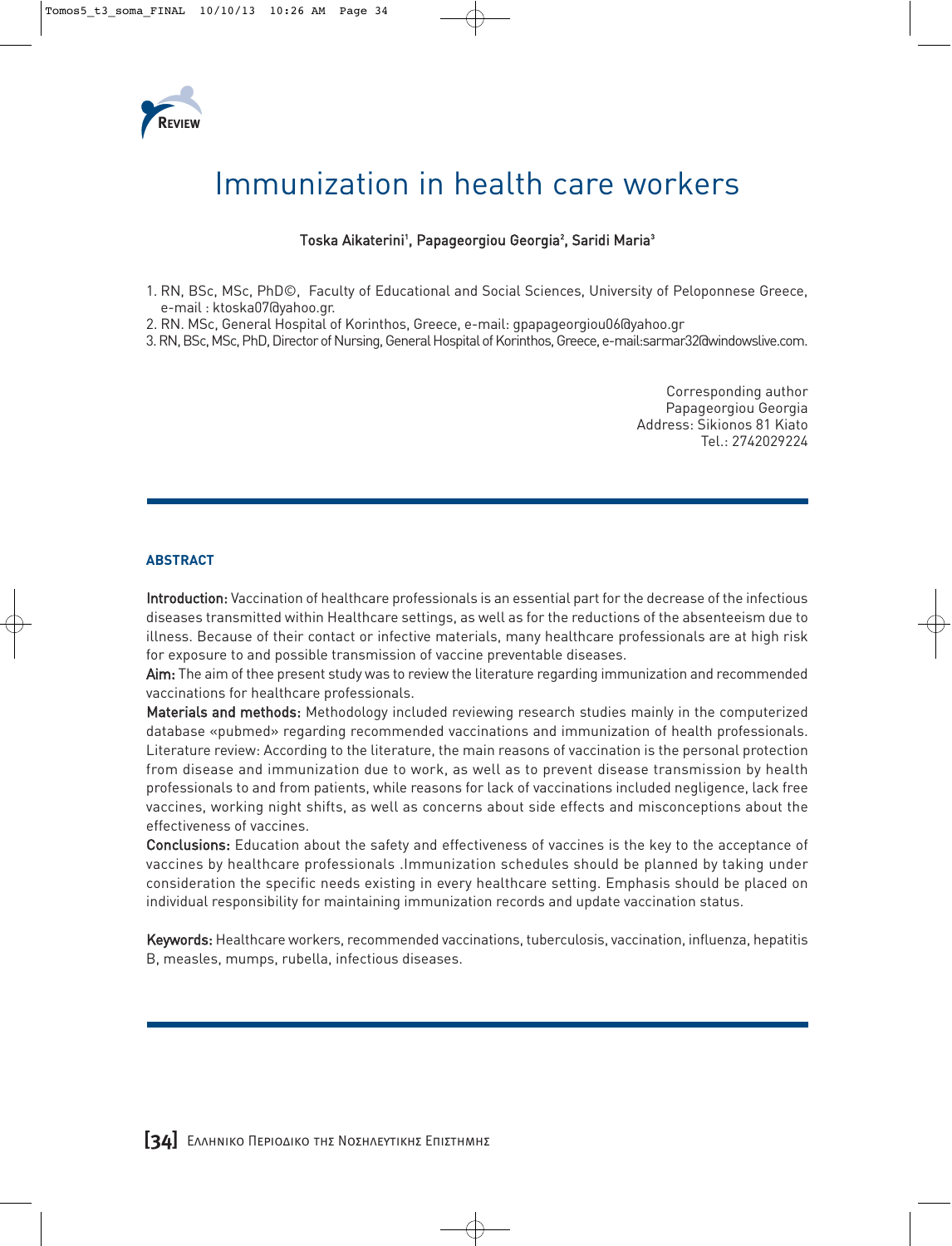

## **INTRODUCTION**

**Because of their contact with patients or infectious**<br>
are at risk of exposure and possible transmission<br>
of discoses that can be approached by respiration. For materials from patients, health care professionals of diseases that can be prevented by vaccination. For this reason, implementation and maintenance of immunity is an important part of prevention and infection control for health professionals. The excellent use of immunization factors protects health professionals while providing protection to patients from possible infection through exposure to healthcare professionals who have an infection. Continuous immunization programs could effectively reduce the number of susceptible health professionals working in hospitals, and the risk of transmission of diseases can be predicted through vaccination, other employees and patients. (American Hospital Association, 1992).

Any department that provides direct care to patients should be encouraged to implement a comprehensive immunization policy for all health professionals. The American Hospital Association has ratified the functioning immunization programs for hospital staff and patients (CDC, 1996). The immunization recommendations of the Advisory Committee on immunization (ACIP), for health care professionals should be taken into account when developing this policy. In Greece the National Immunization Schedule recommends vaccination of health professionals against hepatitis A and B, meningitidococcus (MnCV4), pneumoniococcal (PPSV), chickenpox, measles-mumps-rubella and seasonal flu, but the vaccine is not accepted in accordance with the principles of free choice and autonomy (Table 1). Education and awareness of new health professionals will help to improve levels of immunity to diseases preventable by vaccination.

The purpose of this study was to review the literature on immunization and recommended vaccinations for health professionals and to investigate newer international and Greek data on this issue.

#### **Literature method**

Extensive literature review of international and Greek databases (Pubmed, Chinahl, Scopus, Iatrotek, WHO, CDC). We reviewed articles of the last twenty years on the subject using keywords such as health professionals, tuberculosis, hepatitis B, measles, rubella, mumps, influenza, vaccination and infectious diseases.

#### **Results**

Based on the documented hospital transmission, health care professionals are at significant risk of infection with hepatitis B, influenza, measles, rubella, mumps, chickenpox, tetanus and diphtheria. All these diseases are preventable by vaccination (CDC, 1989). Health professionals are vulnerable to many diseases and

several of them can be prevented by implementing immunization program. According to the WHO recommendations, vaccination of health professionals should be a major priority of a country in order to be able to protect its health system (Rachiotis G et al, 2010).

More recent studies from Greece, according to the national record of vaccination coverage in 2006, show that the vaccination protection for infectious diseases is high, and for diseases like influenza is very low around 20%. According to WHO, the general vaccination program over the last 30 years in Europe, eliminated polio cases in 2002 and reduced by 90% the incidence of measles The Greek Public Health agencies should implement coordinated and sustained efforts to broadly implement the vaccination course with firm policy, qualified staff and infrastructures in order to better inform health professionals and to prevent misinformation that may compromise the achievements of preventive medicine (Παπαγρηγορίου-Θεοδωρίδου Μ, 2011).

## **Hepatitis B**

HBV infection is the most infectious hazard for health professionals. According to studies, in 1985 the health professionals who were infected were 90% fewer than in 1993, where it is estimated that 1,450 professionals were infected after exposure to blood and body fluids (CDC, 1989; Department of Labour 1991). Data show that 5% -10% of affected workers gradually developed chronic hepatitis B (Liang, 2009).

People with chronic hepatitis B are at risk of chronic liver diseases such as chronic active hepatitis, cirrhosis and primary hepatocellular carcinoma. An estimated 100 to 200 health professionals were dying every year in the 80's because of the prevalence of this chronic disease. The risk of HBV infection from occupational exposure depends on the frequency of transdermal and transmucosal exposure to blood or body fluids containing blood. Employees whose duties involve exposure to infected blood or body fluids should be vaccinated (CDC, 1989).

The standards were issued in December 1991 under the Occupational safety and health Act in the United States, which stated that the hepatitis B vaccine should be available for all healthcare personnel exposed to blood or other potentially infectious materials. 'Occupational exposure "was the logical expectation skin contact, eye, mucous membrane, or parenteral contact with blood or other potentially infectious materials as a result of the execution of one's official duties (Hadler, 1992).

The serology status before vaccination prior infection is not recommended for people who are vaccinated because of occupational risk. Control after vaccination for antibodies such as the surface antigen of hepatitis B, (anti-HBs) is indicated for healthcare professionals who have contact with blood or patient at risk of injury by needles or other sharp objects. Knowledge of antibody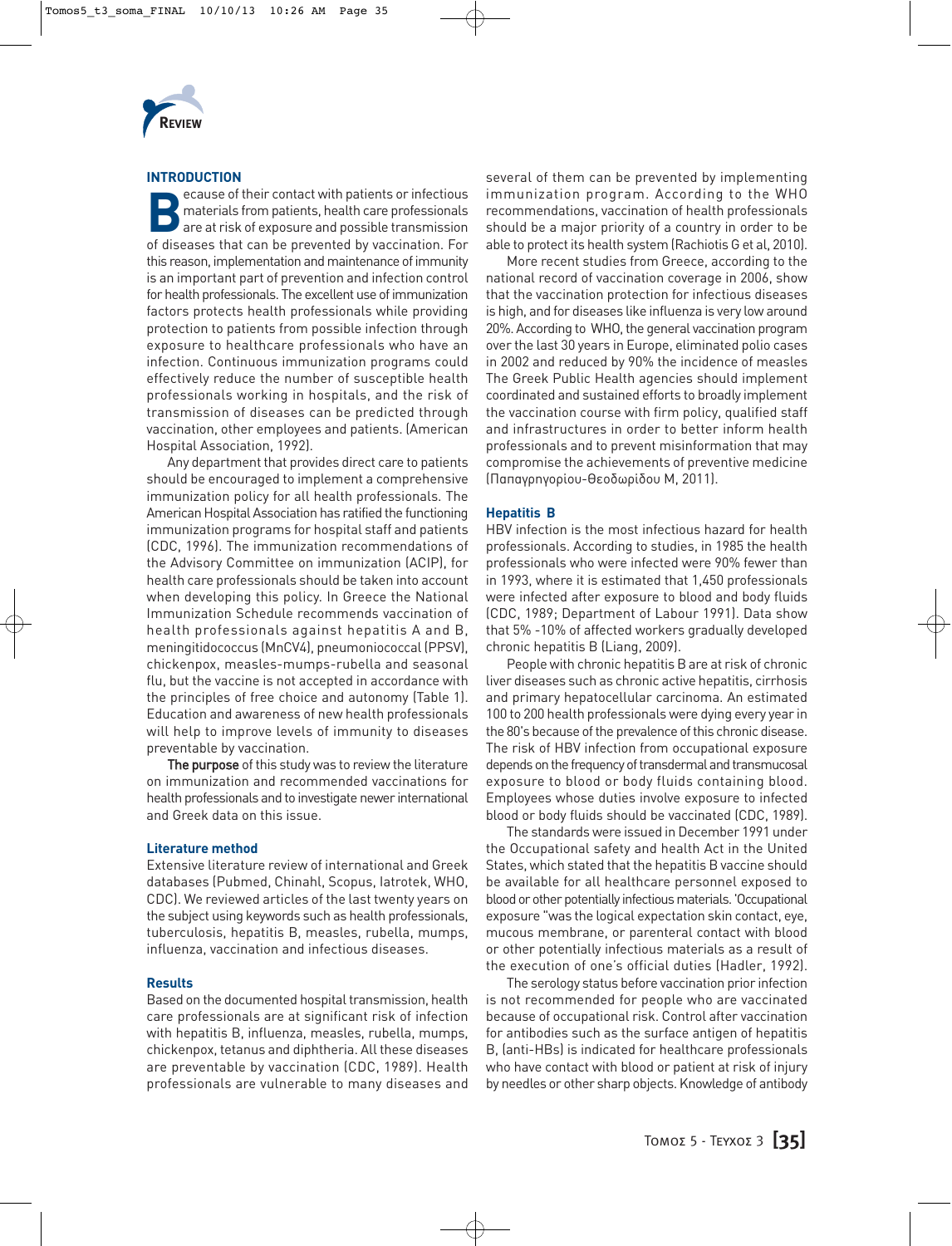

response helps in determining the appropriate postexposure protection. Antibodies developed due to vaccination tend to decrease gradually over time and a rate of less than or equal to 60% of people who initially respond to vaccination will lose detectable antibodies after 12 years (CDC, 1989).

Studies among adults have shown that despite the decline in antibody levels in serum immunity induced by the vaccine, it still protects against clinical disease or detectable viremia HBV infection and for this reason doses assistance is deemed necessary (Balkovic et al, 1980).

#### **Flu- Influenza**

An influenza epidemic in the community can cause hospital infections by infected patients admitted to the hospital (Van Voris et al, 1982; Potter et al, 1997) and it can be transmitted to staff. The transmission of influenza among the hospital staff causes absenteeism and disruption of health care (Williams et al, 1989, Braunstein et al, 1990). In addition, influenza epidemics cause morbidity and mortality in hospitalized patients. Research in long-term care and health care delivery settings where staff are vaccinated against the flu by more than 60%, has shown lower influenza and mortality rates in patients compared with patients who are hospitalized in settings where most staff were not vaccinated (Pachucki et al , 1990).

#### **Measles**

The transmission of hospital measles has been documented in private practices in the emergency department and other departments of hospitals. Although only 3.5% of cases of measles reported during 1985-1989 occurred in hospitals, the risk of measles infection in healthcare workers is estimated to be three times that of the general population. During 1990-1991, 1.788 (4.8%) out of 37.429 measles cases occurred in healthcare settings. Of these, 37% were healthcare professionals, 84% of whom were not vaccinated. 28% of these individuals were hospitalized with measles and three died. Although birth before 1957 is generally considered acceptable proof of immunity to measles, serologic studies on workers in hospitals showed that 5% - 9% of people born before 1957 were not immune to measles. Between 1985-1992 27% of all cases of measles in health professionals occurred in people born before 1957. (CDC, 1996).

#### **Mumps**

In recent years a significant proportion of reported cases of mumps occurred among unvaccinated adolescents and young adults. Mumps outbreaks in vaccinated populations have been attributed to vaccine failure (Briss et al 1994; CDC, 1989). Programs that ensure immunization of healthcare professionals to mumps are useful and can easily be combined with programs of measles and rubella control (CDC, 1984–1986; MMWR, 1987).

#### **Rubella**

In the past two decades, rubella epidemics reported in hospital healthcare professionals and patients in USA (Crawford et al, 1981). Although vaccination reduced the overall risk of rubella transmission in all age groups in the United States, the possibility of transmission in hospitals remains, because 10% -15% of young adults are still susceptible (Greaves et al, 1982). Although rubella is less infectious than measles, however it can be transmitted easily by both sexes.

Vaccination of susceptible individuals, male and female, with the trivalent vaccine for measles, mumps, rubella (MMR), can reduce rubella transmission rates, like measles, (Weitekamp et al, 1985).

#### **Varicella**

Hospital transmission of varicella-zoster virus (VZV ratio) has been documented recently (Alter et al, 1986; Steele et al, 1982; CDC, 1996). Sources of hospital exposure of patients and personnel, including patients, staff, visitors (e.g. children of employees of hospitals) infected either varicella or zoster. Although all susceptible hospitalized people are at risk of serious infection with varicella or its complications, there are patients who are at increased risk, such as pregnant women, premature infants, and immunocompromised persons of all ages (including those undergoing chemotherapy, suffering from malignant diseases, or people with immunodeficiency).

A reliable history of varicella is a valid measure of immunity. Serological tests have been used to assess the accuracy of reported varicella in one's history (Steele et al, 1982; CDC, 1996; Bernstein et al, 1993). Among adults, 97% to 99% of individuals with a positive history of varicella are seropositive.

Control strategies of VZV infection in hospitals are listed in Table 2 (Anderson et al, 1985; McKinney et al, 1989). As regards disease protection, the varicella vaccine protects approximately 70% -90% against infection and 95% against severe disease for at least 7 - 10 years after vaccination. Long immunity is significant protection against the disease. Serious infections (e.g., varicella cases) have occurred among vaccinated individuals after exposure to natural varicella.

#### **Immunobiological factors for which immunization of healthcare workers may be indicated**

The following diseases included in this category can be transmitted in hospitals , but health professionals do not have an increased risk of becoming ill as a result of occupational exposure to them (e.g. hepatitis A), occupational risk may be high but protection via active or passive immunization is not available (e.g. pertussis) or vaccines are available but are not routinely recommended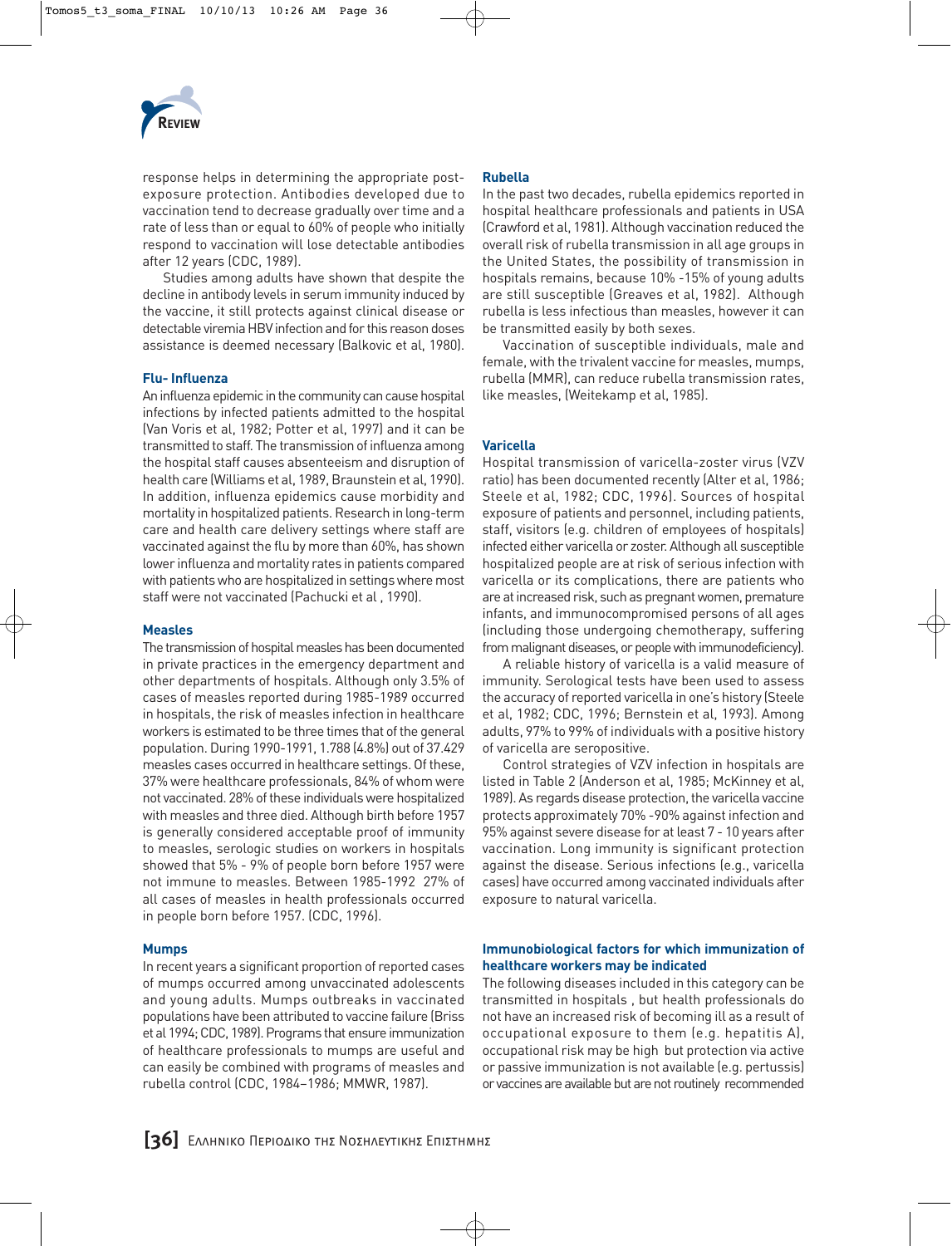

for all health professionals or are recommended only in certain situations (e.g. smallpox vaccine and meningococcal).

# **Tuberculosis and vaccination with Bacillus Calmette-Guerin (BCG)**

In the U.S., vaccination with BCG is not recommended for general use, because the risk of infection with mycobacterium tuberculosis in the general population is low, and the protective efficacy of the vaccine is uncertain. The immune response to the vaccine BCG also renders useless the tuberculin skin test for the detection of infection with Mycobacterium tuberculosis (Rosenblum et al., 1991). TB prevention and control efforts are focused on the interruption of transmission from patients with active TB, early diagnosis with tuberculosis skin test (mantoux) for those who are at high risk for tuberculosis, and providing preventive treatment when needed. In some cases, however, vaccination with BCG can contribute to the prevention and control of tuberculosis when other strategies are

| <b>Vaccines</b>                       | Recommendations in brief                                                                                                                                                                                                                                                                                                                                                                                          |
|---------------------------------------|-------------------------------------------------------------------------------------------------------------------------------------------------------------------------------------------------------------------------------------------------------------------------------------------------------------------------------------------------------------------------------------------------------------------|
| Hepatitis B                           | If there is not documented evidence of a complete hep. B<br>vaccine series, or an up-to-date blood test that shows the<br>immune status to hepatitis B (i.e., no serologic evidence of<br>immunity or prior vaccination).<br>• 3-dose series (the second in a month after the first dose<br>and the third dose five months after the second I<br>• An anti-HBs serologic test 1-2 months after the third<br>dose. |
| Flu (Influenza)                       | A single dose of the vaccine annually.                                                                                                                                                                                                                                                                                                                                                                            |
| MMR (Measles, Mumps, & Rubella)       | The born before 1957 or later and the lack of evidence of<br>MMR vaccine, or if you don't have an up-to-date blood test<br>that shows you are immune to measles, mumps, and<br>rubella (i.e., no serologic evidence of immunity or prior<br>vaccination), get 2 doses of MMR, 4 weeks apart.<br>For HCWs born before 1957, see the ACIP recommendations<br>at bottom of this table.                               |
| Varicella (Chickenpox)                | If you have not had chickenpox (varicella), if you haven't had<br>varicella vaccine, or if you don't have an up-to-date blood<br>test that shows you are immune to varicella (i.e., no<br>serologic evidence of immunity or prior vaccination) get 2<br>doses of varicella vaccine, 4 weeks apart.                                                                                                                |
| Tdap (Tetanus, Diphtheria, Pertussis) | Get a one-time dose of Tdap as soon as possible if you have<br>not received Tdap previously (regardless of when previous<br>dose of Td was received.<br>Get Td boosters every 10 years thereafter.<br>Pregnant HCWs need to get a dose of Tdap during each<br>pregnancy.                                                                                                                                          |
| Meningococcal                         | Those who are routinely exposed to isolates of N.<br>meningitidis should get one dose.                                                                                                                                                                                                                                                                                                                            |

# Table 1. Recommendations for Healthcare workers

Source: CDC Features, Immunization of HCW: Recommendations of ACIP. MMWR. 2011;60(RR07):1-45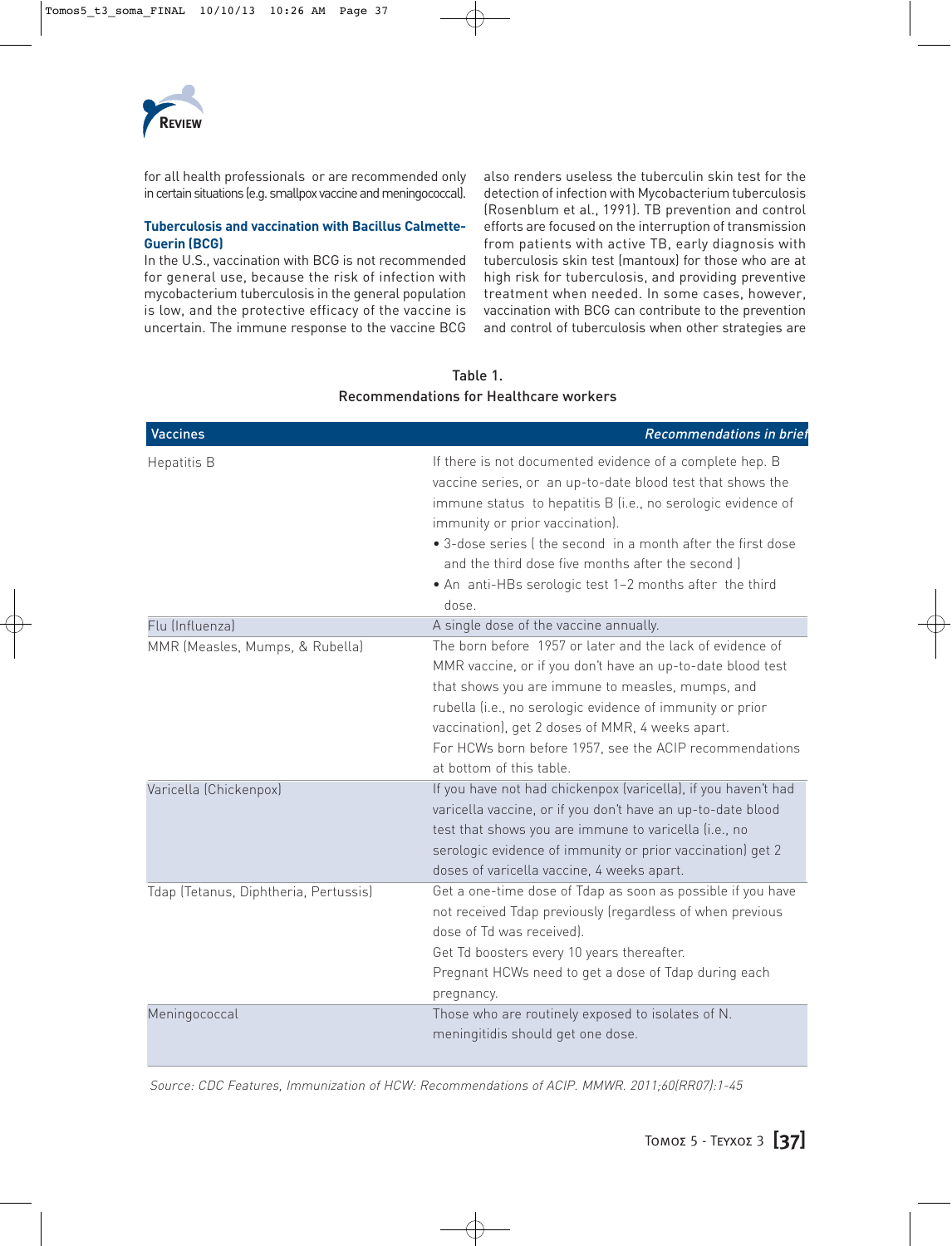

| <b>Generic name</b>                        | Primary schedule and<br>booster(s)                                                                                                                                                                  | <b>Indications</b>                                                                                                                                                                                                                                                                                                                             | Major precautions and contra<br><b>indications</b>                                                                                                                                                                                                                                                                               |
|--------------------------------------------|-----------------------------------------------------------------------------------------------------------------------------------------------------------------------------------------------------|------------------------------------------------------------------------------------------------------------------------------------------------------------------------------------------------------------------------------------------------------------------------------------------------------------------------------------------------|----------------------------------------------------------------------------------------------------------------------------------------------------------------------------------------------------------------------------------------------------------------------------------------------------------------------------------|
| Hepatitis B<br>(HB) recombinant<br>vaccine | Two doses IM<br>4 weeks apart; third<br>dose 5 months after<br>second;<br>booster doses not<br>necessary.                                                                                           | Preexposure: HCWs at<br>risk for exposure to blood<br>or body fluids.                                                                                                                                                                                                                                                                          | On the basis of limited data, no<br>risk of adverse effects to<br>developing fetuses is apparent.<br>Pregnancy should not be<br>considered a contraindication to<br>vaccination of women.                                                                                                                                        |
| globulin (HBIG)                            | Hepatitis B immune 0.06 mL/kg IM as soon<br>as possible after<br>exposure. A second<br>dose of HBIG should<br>be administered 1<br>month later if the HB<br>vaccine series has not<br>been started. | Postexposure<br>prophylaxis: For persons<br>exposed to blood or body<br>fluids containing HBs Ag<br>and who are not immune<br>to HBV                                                                                                                                                                                                           |                                                                                                                                                                                                                                                                                                                                  |
| Influenza vaccine                          | Annual vaccination<br>with current vaccine.<br>Administered IM                                                                                                                                      | HCWs who have contact<br>with patients at high risk<br>for influenza or its<br>complications                                                                                                                                                                                                                                                   | History of anaphylactic<br>hypersensitivity to egg ingestion                                                                                                                                                                                                                                                                     |
| Measles live-virus<br>vaccine              | One dose SC; second<br>dose at least 1 month<br>later.                                                                                                                                              | HCWs born during or<br>after 1957 who do not<br>have received 2 doses of<br>live vaccine on of after<br>the first birthday or a<br>history of physician-<br>diagnosed measles or<br>serologic evidence of<br>immunity. Vaccination<br>should be considered for<br>all HCWs who lack proof<br>of immunity, including<br>those born before 1957. | Pregnancy; immunocompromised<br>persons, including HIV-infected<br>persons who have evidence of<br>severe immunosuppression;<br>anaphylaxis after gelatin<br>ingestion or administration of<br>neomycin; recent administration<br>of immune globulin                                                                             |
| Mumps live-virus<br>vaccine                | One dose SC; no<br>booster                                                                                                                                                                          | HCWs believed to be<br>susceptible can be<br>vaccinated. Adults born<br>before 1957 can be<br>considered immune.                                                                                                                                                                                                                               | Pregnancy;<br>immunocompromised persons;<br>history of anaphylactic reaction<br>after gelatin ingestion or<br>administration of neomycin.                                                                                                                                                                                        |
| Rubella live-virus                         | One dose SC; No<br>vaccine                                                                                                                                                                          | Indicated for HCWs who<br>do not have<br>documentation of having<br>received live vaccine on<br>or after their first<br>birthday or laboratory<br>evidence of immunity.<br>adults born before 1957<br>except women who can<br>become pregnant can be<br>considered immune                                                                      | Pregnancy;<br>immunocompromised persons;<br>history of anaphylactic reaction<br>after gelatin ingestion or<br>administration of neomycin.<br>Pregnancy, immunocompromised<br>persons, history of anaphylactic<br>reaction following receipt of<br>neomycin or gelatin. Avoid<br>salicylate use for 6 weeks after<br>vaccination. |

# TABLE 2. Immunization of Health-Care Workers.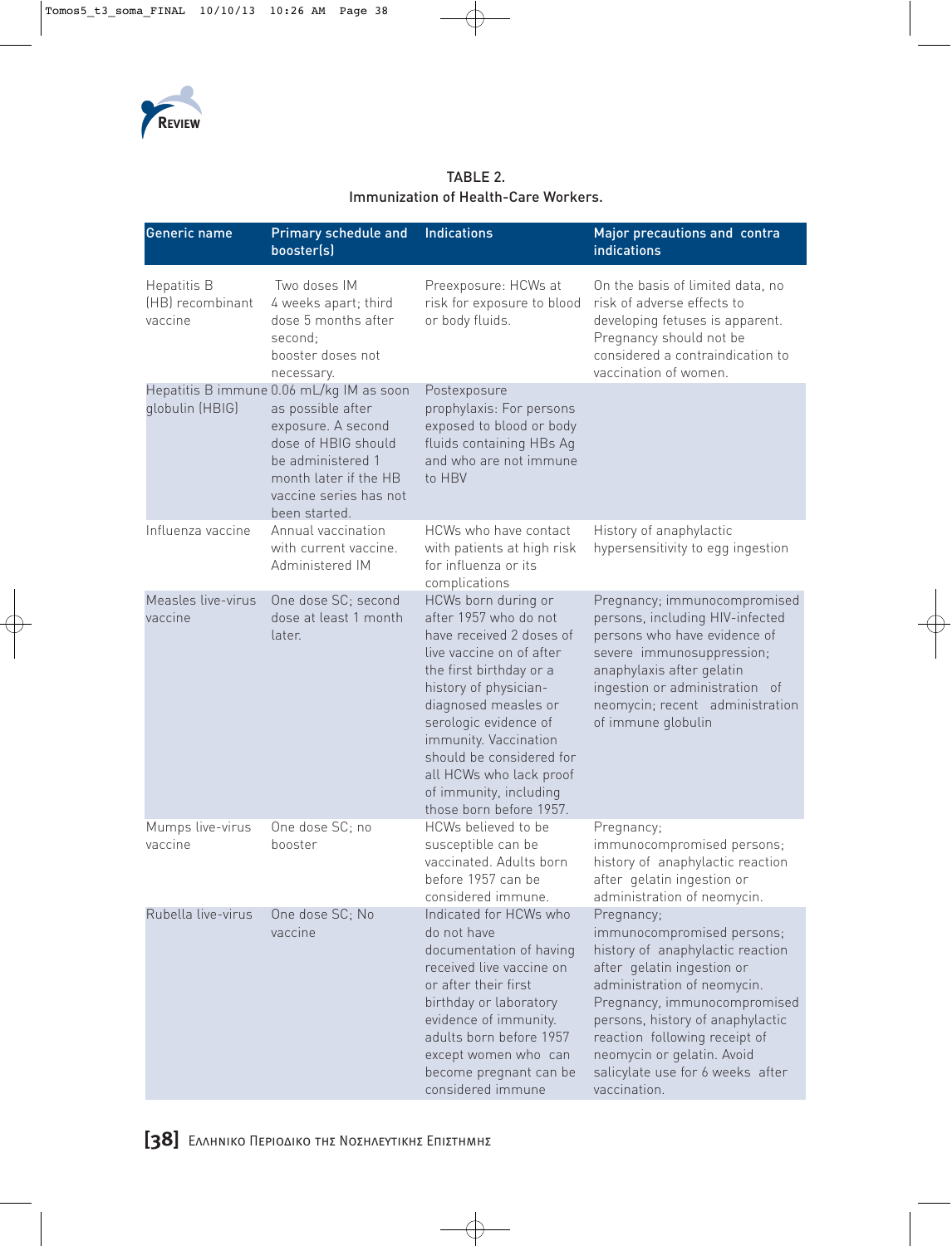

| Generic name                                  | <b>Primary schedule and</b><br>booster(s)                       | <b>Indications</b>                                                                                                                                                                                                                                                 | Major precautions and contra<br><b>indications</b> |
|-----------------------------------------------|-----------------------------------------------------------------|--------------------------------------------------------------------------------------------------------------------------------------------------------------------------------------------------------------------------------------------------------------------|----------------------------------------------------|
| Varicella zoster<br>live-virus vaccine        | 8 weeks apart if<br>$\geq$ 13 years of age                      | Two 0.5 ml doses sc 4- Indicated for HCWs who<br>do not have either a<br>reliable history of<br>varicella or serological<br>evidence of immunity                                                                                                                   |                                                    |
| Varicella-zoster<br>immune globulin<br>[VZ G] | Persons < 50 kgr 125 u<br>/10 kg IM, persons ><br>50 kgr 625 u. | Persons known or likely<br>to be susceptible<br>(particularly<br>those at high risk for<br>complications, e.g.,<br>pregnant<br>women) who have close<br>and prolonged<br>exposure to a contact<br>case or to an<br>infectious hospital staff<br>worker or patient. |                                                    |

Source: (Recommendations of the Advisory Committee on Immunization Practices (ACIP) and the Hospital Infection Control Practices Advisory Committee (HICPAC)December 26, 1997 / Vol. 46 / No. RR-18)

inadequate. Regarding health care professionals, the BCG vaccine should not be used as a primary control strategy because effectiveness is uncertain, exposure and infection with resistant strains of Mycobacterium tuberculosis is possible, and there is difficulty in distinguishing the effects of infection or immune response to vaccination, after the skin test.

#### **Hepatitis A**

The transmission of Hepatitis A Virus (HAV) from adult patients to health professionals is usually associated with faeces incontinence in these patients. However, most patients hospitalized with hepatitis A are recognized after the onset of jaundice, when the disease is beyond the point of maximum infectivity. Serological surveys among various health professionals showed no increased incidence of infection compared with other occupational groups. Two special precautionary measures are available to protect against hepatitis A: a)The administration of immune globulin (IG) and b) hepatitis A vaccination.

#### **Meningococcal disease**

Hospital transmission of Neisseria meningitis is rare. In rare cases, direct contact with respiratory secretions of infected individuals (e.g., during mouth-to-mouth resuscitation), results in transmission from patients

with meningococcal meningitis or meningococcemia to health professionals. Health professionals can reduce the risk of infection by avoiding exposure to droplets (American Hospital Association, 1992; Bernstein et al, 1993). Post-exposure protection is recommended for individuals who had intensive unprotected contact (e.g. without using mask) with infected patients (e.g. respiratory resuscitation or examination of the patient's pharynx). Antimicrobial protection can eradicate the carriage of Neisseria meningitis. Meningitides and prevent infection in people who have unprotected exposure to patients with meningococcal infections.

#### **Pertussis**

Pertussis is highly contagious. Rates between episodes of secondary disease in susceptible family members due to contact exceed 80% (Mortimer et al, 1990; Linnemann et al, 1975). The transmission occurs through direct contact with respiratory secretions or aerosol droplets from the respiratory tract system of infected individuals. Vaccinated adolescents and adults whose immunity is impaired 5-10 years after the last dose of vaccine, are an important source of pertussis infection for susceptible infants. Hospital transmission of pertussis has been documented in several reports. Transmission can occur from visitors at hospitals, by hospital staff to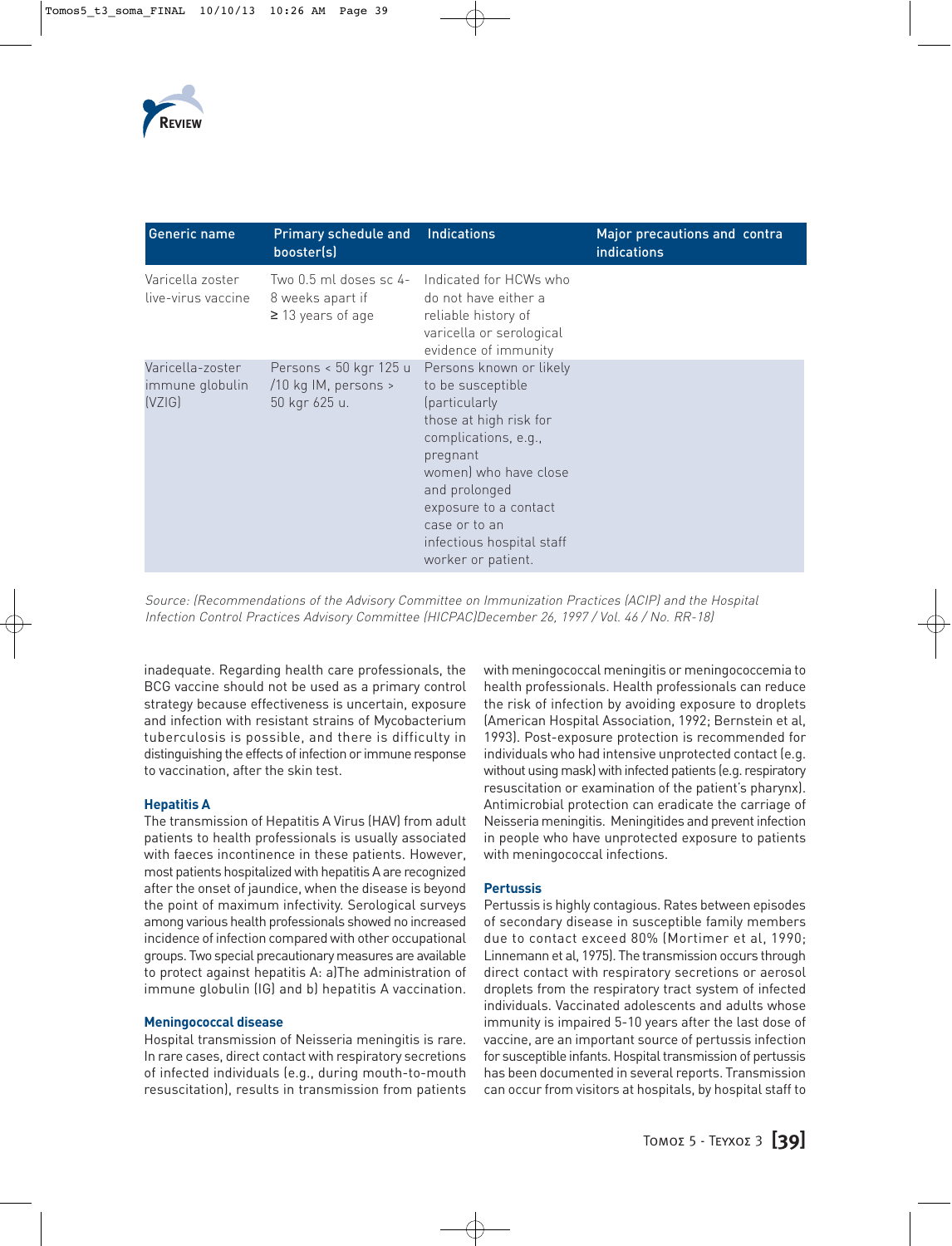

patients, but also by patients to the healthcare staff. With regard to passive immunization, a cellular pertussis vaccine provides immunity in adults, and it increases the risk of side effects when administered with the tetanus diphtheria vaccine (Td), in comparison with the single administration of Td.

## **Typhus**

The S. Typhi and other enteric pathogens can be transmitted within hospital settings by the hands of infected staff. Generally, personal hygiene, especially hand washing before and after contact with the patients, reduces the risk of transmission of enteric pathogens in patients. If health professionals develop acute diarrhoea, accompanied by fever, cramps, or blood in the stool, it is more likely to secrete a large number of infectious organisms in their stool, so the exclusion of these workers from patient care until the disease be evaluated and treated, will help prevent the transmission of the disease (American Hospital Association, 1992).

## **Smallpox**

The smallpox vaccine is a highly effective immunizing agent that has led to the global eradication of smallpox. In 1976, routine vaccination of healthcare professionals in the U.S. stopped. More recently, the ACIP recommended the use of the smallpox vaccine to protect laboratory workers from infection, handling other viruses of the same group (e.g. virus of monkeys) (Subbarao et al, 1991).

#### **Conclusions**

Many diseases cause significant morbidity worldwide. Vaccines are arguably one of the most significant achievements in the history of medical science, since it is an effective way to reduce infection risk. It is very important in every country to implement a comprehensive vaccination program for health professionals, thus significantly reducing the risk of disease transmission between workers and patients. But without the support of health professionals, the introduction of a vaccination program may fail. Nevertheless, the health policy addresses one of the major challenges, which is to achieve high immunization rates of healthcare professionals. However, fear of side effects and doubts regarding the usefulness of vaccines have led healthcare professionals to be very cautious. For this we must design strategies to enhance professional awareness regarding diseases that are preventable by vaccinations. The state should make evidence-based recommendations on the benefits and risks of vaccines.

#### **References**

Anderson, J.D., Bonner, M., Scheifele, D.W., Schneider, B.C. (1985) "Lack of spread of varicella in a pediatric hospital with negative pressure ventilated patient rooms" Infect Control 6 (3) 120-1.

American Hospital Association (1992) "Immunization: management advisory on health care delivery" American Hospital Association Chicago: Illinois.

Alter, S.J., Hammond, J.A., McVey, C.J., Myers, M.G. (1986) "Susceptibility to varicella-zoster virus among adults at high risk for exposure" Infect Control 7 448–51.

Balkovic, E.S., Goodman, R.A., Rose, F.B., Forel C.O. (1980) "Nosocomial influenza A(H1N1) infection" Am J Med Technol 46 318–20.

Bernstein, H.H., Rothstein, E.P., Watson, B.M., Reisinger, K.S., Blatter, M.M., Wellman, C.O., et al. (1993) "Clinical survey of natural varicella compared with breakthrough varicella after immunization with live attenuated Oka/Merck varicella vaccine" Pediatrics 92 833–7.

Braunstein, H., Thomas, S., Ito, R. (1990) "Immunity to measles in a large population of varying age" Am J Dis Child 144 296–8.

Briss, P.A., Fehrs, L.J., Parker, R.A., Wright, P.F., Sannella, E.C., Hutcheson, R.H., et al. (1994) "Sustained transmission of mumps in a highly vaccinated population: assessment of primary vaccine failure and waning vaccine-induced immunity" J Infect Dis 169 77–82.

CDC (2007) "Hepatitis surveillance report. Department of Health and Human Services" Centers for Disease Control and Prevention Public Health Service, U.S: Atlanta, 1–33. Accessed in 15/01/2013 [online] availiable from http://www.cdc.gov/mmwr/preview/mmwrhtml/ss5603a1.htm CDC (1989) "Guidelines for prevention of transmission of human

immunodeficiency virus and hepatitis B virus to health-care and public-safety workers: a response to P. L. 100–607, The Health Omnibus Programs Extension Act of 1988" Department of Health and Human Services, Public Health Service, Centers for Disease Control U.S: Atlanta, GA 1–45. Accessed in 15/01/2013 [online] availiable from http://www.cdc.gov/mmwr/preview/mmwrhtml/00001450.htm

CDC (1989) "Mumps prevention. Recommendations of the Immunization: Practices Advisory Committee (ACIP)" MMWR 38 388–92, 397–400. Accessed in 15/01/2013 [online] availiable from http://www.cdc.gov/mmwr/preview/mmwrhtml/00001404.ht

CDC (1987) "Rubella and congenital rubella—United States 1984–1986" MMWR 36 664–6, 671–5. Accessed in 15/01/2013 [online] availiable from www.ncbi.nlm.nih.gov/pubmed/3116387.

CDC (1996) "Guideline for isolation precautions in hospitals" Recommendations of the Hospital Infection Control Practices Advisory Committee (HICPAC) and the National Center for Infectious Diseases, Infect Control Hosp Epidemiol 17 53–80. Accessed in 18/02/2013 [online] availiable from http://www.jstor.org/discover/10.2307/30142367?uid=3738128&uid=2&uid=4& sid=21102626492221

CDC (1996) "The role of BCG vaccine in the prevention and control of tuberculosis in the United States: a joint statement by the Advisory Council for the Elimination of Tuberculosis and the Advisory Committee on Immunization Practices (ACIP)" MMWR 45(No. RR–4) 1–18. Accessed in 18/02/2013 [online] availiable from http://www.cdc.gov/mmwr/PDF/rr/rr4504.PDF .

CDC (1996) "Prevention of hepatitis A through active or passive immunization: recommendations of the Advisory Committee on Immunization Practices (ACIP)" MMWR 45 (No. RR-15) 1–30. Accessed in 04/03/2013 [online] availiable from http://www.cdc.gov/mmwr/preview/mmwrhtml/rr5507a1.htm . CDC (1997) "Control and prevention of meningococcal disease and